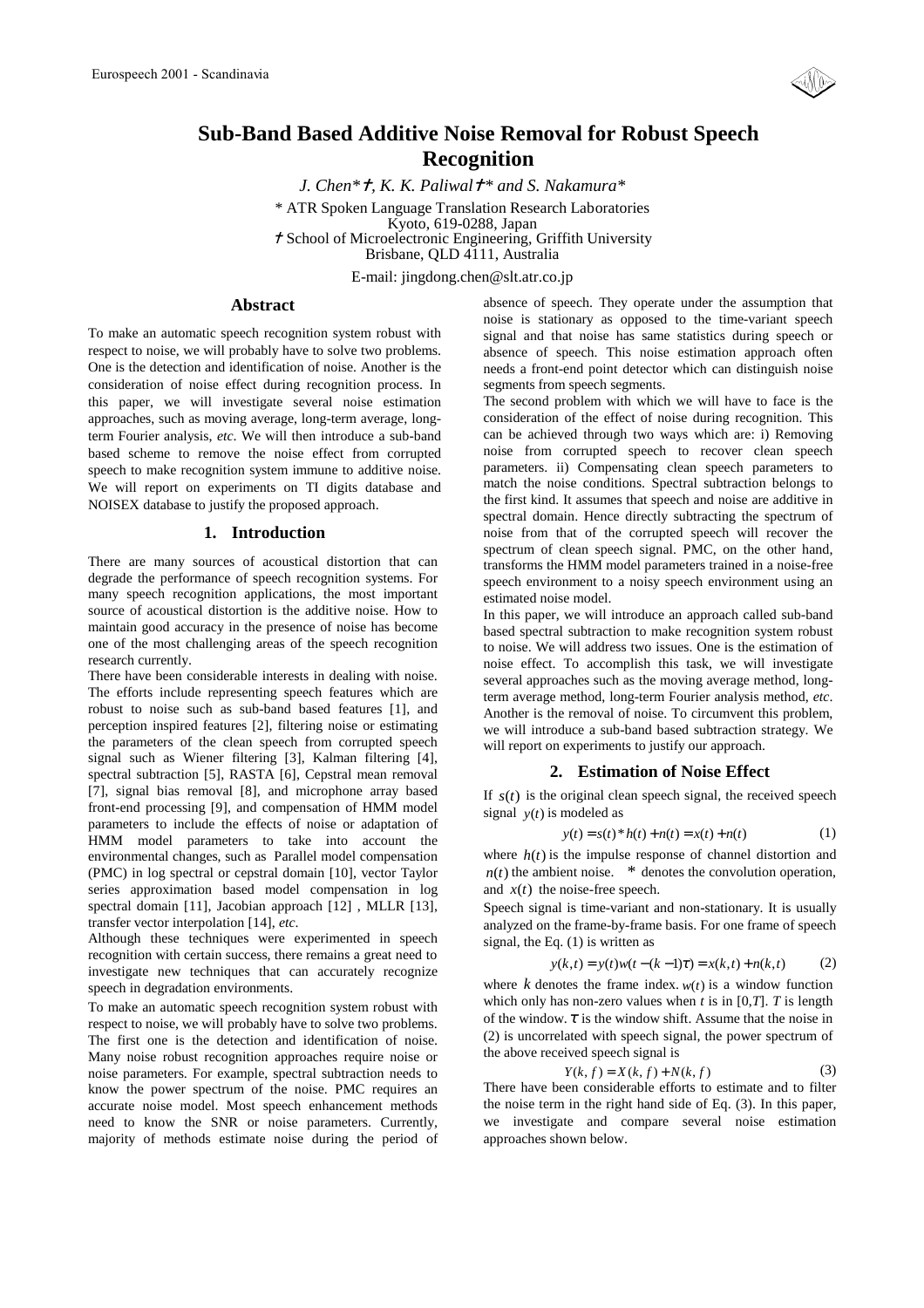#### **2.1 Estimation of noise from non-speech segments**

Intuitively, noise effect can be estimated during the absence of speech. This is the way to achieve noise estimates in the *spectral subtraction* [15]. We call this noise estimation approach ENS (Estimation from Non-Speech segments) for short. Obviously, this approach assumes that the noise estimate achieved in the absence of speech can represent the noise in the presence of speech. In addition, a good speech signal detector which can distinguish speech segments from non-speech segments is necessary for the method.

## **2.2 Moving average method**

To avoid a speech signal detector, a *continuous spectral subtraction* (CSS) was proposed [15]. This method was shown to have advantages over *spectral subtraction*. In this approach, the average of *M* consecutive frames of short-term power spectra is used as a noise estimate, i. e.,

$$
\hat{N}(k, f) = \frac{1}{M} \sum_{i=k-M+1}^{k} Y(i, f)
$$
\n(4)

where  $\hat{N}(k, f)$  is the noise power spectrum at the *k*th frame. We call this estimation approach moving average and abbreviate to MA.

## **2.3 Sequential estimation**

Inspired from CSS and sequential signal bias removal [8], we introduce a sequential way to achieve noise estimates, i.e.,

$$
\widehat{N}(k,f) = (1-\gamma)\widehat{N}(k-1,f) + \gamma Y(k,f) \tag{5}
$$

where  $\hat{N}(k-1, f)$  is the noise estimate at the  $(k-1)$ th frame and  $\gamma$  an updating factor. This method is called SE for short.

## **2.4 Long-term average**

 For some recognition systems, all frames of speech for a test utterance are available simultaneously. In this case, after the MA approach, we can use the average of the short-term power spectra over all frames as the noise estimate for a certain test utterance. Namely,

$$
\hat{N}(k, f) = \hat{N}(f) = \frac{1}{N} \sum_{k=1}^{N} Y(k, f)
$$
\n(6)

Note that in this approach, all frames in one utterance share a single noise estimate. This method is shortened for LTA.

### **2.5 Long-term Fourier analysis method**

It was found that phonetic information of speech is encoded in the changes of the speech spectrum over time. Relatively less phonetic information is encapsulated in the long-term speech spectrum. Noise, however, can be treated as a stationary process. Long-term spectrum will provide a good estimate of noise. Based on this fact, we propose to estimate noise using long-term Fourier analysis, i.e., 2

$$
\hat{N}(k, f) = \hat{N}(f) = \frac{1}{\zeta} \left| \mathbf{F}[y(l)w(l)] \right|^2 \tag{7}
$$

where  $F[\cdot]$  denotes Fourier Transform,  $y(l)$  is the discrete version of speech signal shown in Eq. (1),  $w(l)$  is a window function,  $\zeta$  a normalization factor which is defined as  $\zeta = L \sum_i w(i)$ , and L is the length of the Fourier Transform.

Noting that the noise effect estimated from Eq. (7) has a much longer length than that of short-term power spectrum, we therefore need to warp it to have a same length as the power spectrum of each frame. We should also point out that the short-term power spectra should be normalized in a similar way as in Eq. (7) before one subtract this noise estimate from them.

## **3. Noise Effect Removal**

Once we get the estimates of noise, the next step would be how to remove noise effect from corrupted speech signal to recover clean speech spectra or parameters. This can be done by spectral subtraction which is defined as follows [15]

$$
Y_{ss}(k,f) = \begin{cases} Y(k,f) - \alpha \hat{N}(k,f), & \text{if } Y(k,f) > \frac{\alpha}{1-\beta} \hat{N}(k,f) \\ \beta Y(k,f), & otherwise \end{cases}
$$
 (7)

where  $Y_{ss}(k, f)$  is the power spectrum of the enhanced speech after spectral subtraction,  $\alpha$  is an over-estimation factor, and  $\beta$  is to define the spectral flooring.

In this paper, rather than directly using Eq. (7), we introduce a sub-band based subtraction scheme. Suppose we divide the speech signal into *B* sub-bands, and two cutoff frequencies of the *i*th sub-band are denoted as  $f_L^i$  and  $f_U^i$ , the sub-band based spectral subtraction is defined as

$$
Y_D^i(k, f) = Y^i(k, f) - \alpha^i \hat{N}^i(k, f)
$$
  
\n
$$
P_Y^i = \int_{f_L^i}^{f_U^i} Y^i(k, f) df
$$
  
\n
$$
P_N^i = \int_{f_L^i}^{f_U^i} \hat{N}^i(k, f) df
$$
  
\n
$$
Y_{sbs}^i(k, f) = \begin{cases} Y_D^i(k, f), \text{if } P_Y^i > \frac{\alpha^i}{1 - \beta^i} P_N^i\\ \beta^i Y^i(k, f), \quad \text{otherwise} \end{cases}
$$
 (8)

where  $Y^{i}(k, f)$ ,  $\hat{N}^{i}(k, f)$  and  $Y^{i}_{sbs}(k, f)$  are power spectrum of corrupted speech, noise estimate and power spectrum of the enhanced speech for the *i*th sub-band, and  $\alpha^{i}$  and  $\beta^{i}$  are subband dependent over-estimation factor and spectral flooring respectively. As it will become clear soon, this sub-band based subtraction scheme has advantages over the spectrum subtraction for noisy speech recognition.

 In this paper, we divide full-band into 24 sub-bands on the mel-scale. The cutoff frequencies of each sub-band are set to be same as what adopted in the mel-scale triangle filter banks. In such circumstance, Eq. (8) can be alternatively expressed as

$$
E_{ss}^{i}(k) = \begin{cases} E_{Y}^{i}(k) - \alpha E_{\hat{N}}^{i}(k), \text{if } E_{Y}^{i}(k) > \frac{\alpha^{i}}{1 - \beta^{i}} E_{\hat{N}}^{i}(k) \\ \beta^{i} E_{Y}^{i}(k), \quad \text{otherwise} \end{cases}
$$
(9)

where  $E_Y^i(k)$  is the output of the *i*th triangle filter when  $Y(k, f)$  is passed through the triangle filter bank, and  $E^i_{\hat{N}}(k)$ the output of the same filter with its input being  $\hat{N}(k, f)$ .

In this paper, a same  $\alpha$  is used across all sub-bands. So is the  $β$ . The selection of sub-band dependent  $α$  and  $β$  is currently under investigation.

#### **4. Experiments**

We performed quite a few experiments for connected digit speech recognition in various noise conditions to evaluate the introduced approaches. Results from some of the experiments are reported in this paper.

#### **4.1 Speech and noise database**

The speech database used is the TI connected digits database [16]. This database contains digit strings uttered by adult speakers and children as well. However, only digit strings from 225 adult talkers are used in our experiments. These strings are originally divided into training set and test set for consistency of comparison of results among different researchers.

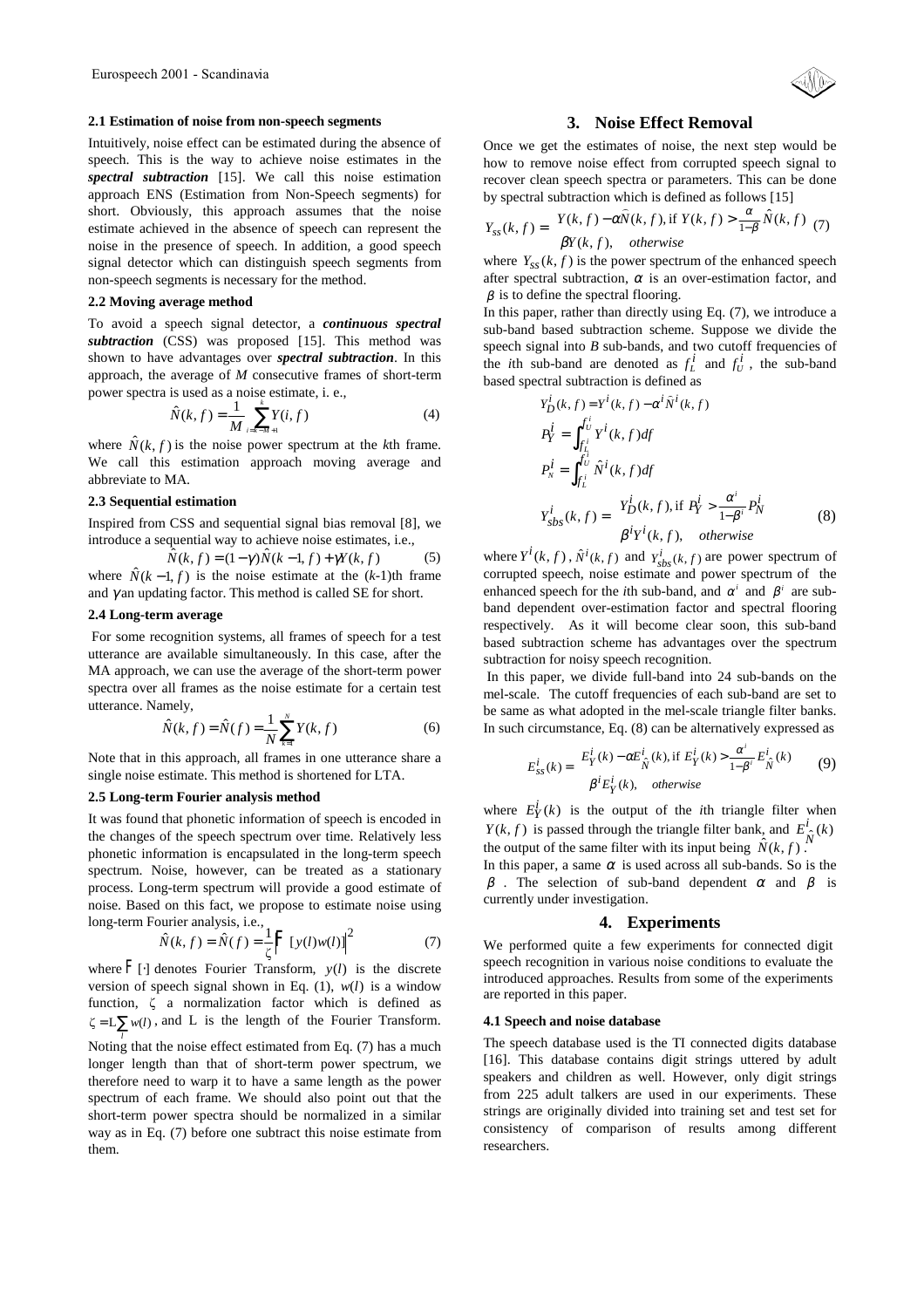The vocabulary in this database consists of 11 words which include 10 digits and an "oh". Each talker uttered 77 sequences of these words, consisting of 2 tokens of each of the 11 words in isolation, and 11 strings of each of 2, 3, 4, 5, and 7 digits. The digit strings were recorded in an acoustically treated sound room with a sampling frequency being 20 kHz. For the comparison with the recognition results reported, we downsampled speech to 8 kHz using Matlab downsampling function.

To test the robustness of different approaches with respect to noise, we directly add some noise to the speech signal in the test set. The training speech is kept clean. The noise signals used are from NOISEX database [17]. The noise signal provided in this database is sampled at 16kHz. To match its bandwidth to the speech signal, we downsampled the noise signal to 8 kHz.

#### **4.2 Recognition system**

In our experiments, the HTK speech recognition system is used to perform the recognition task. This was configured as a gender-independent mixture Gaussian HMM system. The model set consists of 11 word-models, a silence model and a short pause model. Except the short pause, each model has 6 emitting states. The short pause model has only one emitting state. A mixture of 8 multivariate Gaussian distributions with diagonal covariance matrices is used for each emitting state to approximate its probability density function.

## **4.3 Spectral subtraction vs. sub-band based subtraction**

The first experiment is performed to compare the subtraction strategy defined in the spectral subtraction (Eq.7) with the sub-band based subtraction shown in Eq. 8. The noise effect, in this experiment, is estimated from non-speech segments (ENS method). Three feature sets are investigated. They are traditional MFCCs, MFCCs computed after spectral subtraction (denoted as SSMFCC), and the MFCCs computed after sub-band based spectral subtraction (denoted as SBSMFCC). Each feature vector consists of 39 coefficients which include 12 MFCCs, normalized frame energy and their first and second order differentials. In both spectral subtraction and sub-band based subtraction,  $\beta$  and  $\beta$ <sup>*i*</sup> are fixed to 0.1, and  $\alpha$  and  $\alpha^i$  are set to 0.6. The recognition results are shown in Table 1.

|  | Table 1 a: Word accuracy in speech noise condition |  |  |
|--|----------------------------------------------------|--|--|
|  |                                                    |  |  |

| <b>SNR</b>                                |  |  |  |  |  | $0dB$   5dB   10dB   15dB   20dB   30dB | $\infty$ |  |  |  |  |
|-------------------------------------------|--|--|--|--|--|-----------------------------------------|----------|--|--|--|--|
| <b>MFCC</b>                               |  |  |  |  |  | 18.8 41.3 72.6 91.6 97.2 98.7           | 199.0    |  |  |  |  |
| SSMFCC 21.9 47.1 75.9 92.8 97.4 98.8 98.9 |  |  |  |  |  |                                         |          |  |  |  |  |
| SBSMFCC 26.1 52.6 78.4 92.7 97.3 98.8     |  |  |  |  |  |                                         | -99.0    |  |  |  |  |

| <i>Table 1</i> b: Word accuracy in machine-gun noise condition |      |      |      |                |                |                                   |          |  |  |  |
|----------------------------------------------------------------|------|------|------|----------------|----------------|-----------------------------------|----------|--|--|--|
| <b>SNR</b>                                                     | 0dB  |      |      |                |                | $5dB$   10dB   15dB   20dB   30dB | $\infty$ |  |  |  |
| <b>MFCC</b>                                                    | 80.2 | 87.6 |      |                | 93.6 97.3 98.4 | 98.9                              | 99.0     |  |  |  |
| <b>SSMFCC</b>                                                  | 81.0 | 87.8 |      | 93.3 96.6 98.2 |                | 98.9                              | 98.9     |  |  |  |
| <b>SBSMFCC</b>                                                 | 83.0 | 90.1 | 95.0 |                | 97.7 98.6      | 99.0                              | 99.0     |  |  |  |

| <i>Table 1</i> c: Word accuracy in Lynx noise condition |  |  |  |
|---------------------------------------------------------|--|--|--|
|                                                         |  |  |  |

| <b>SNR</b>                  | $0dB$ | 5dB   10dB   15dB   20dB   30dB  |      |      | $\infty$ |
|-----------------------------|-------|----------------------------------|------|------|----------|
| <b>MECC</b>                 |       | 28.6 56.8 82.1 93.9 97.5         |      | 98.7 | 99.0     |
| <b>SSMFCC</b>               |       | 39.4   66.6   87.0   95.4   97.9 |      | 98.8 | 98.9     |
| SBSMFCC 42.3 68.8 87.8 95.7 |       |                                  | 98.1 | 98.9 | 99.0     |

An inspection of *Table 1* reveals that: 1) Both spectral subtraction and sub-band based noise removal approach are helpful to improve the robustness of the recognition system. 2) Sub-band based subtraction scheme consistently performs better than the spectral subtraction approach in both noisy and clean speech environments.

Since the sub-band based subtraction scheme has shown its superiority, we fix the subtraction process to sub-band based subtraction in the subsequent experiments.

#### **4.4 Different noise estimation approaches**

The second experiment is carried to test the effects of different noise estimation approaches on the recognition performance. The features used are MFCCs computed after sub-band based spectral subtraction. Each feature vector contains 39 coefficients as described before. Since we have 5 different ways to estimate noise, we have 5 different types of MFCCs after noise removal. They are denoted as ENS, MA, SE, LTA, and LTF without leading any confusion.

For noise estimation, the M parameter in the MA approach is chosen to be 30 frames and the  $\gamma$  factor in the SE method is set to 0.04. We should point out that, for different noise estimation approaches, the parameters used in the sub-band based subtraction should be optimized separately. This is done by performing a group of recognition experiments. We fix the  $β$  parameter to 0.1 and change  $α$  from 0.2 to 0.8 with an increment of 0.1. We observed that when  $\alpha = 0.6$ , the ENS method yields its best performance. The MA, SE and LTA approaches generate the highest accuracy at  $\alpha = 0.5$ . While LTF shows its best performance when  $\alpha = 0.4$ . Hence in the following comparison experiments, we fix  $\beta$  to 0.1, and set  $\alpha = 0.6$  for the ENS,  $\alpha = 0.5$  for the MA, SE and LTA methods, and  $\alpha$  = 0.4 for LTF approach.

The recognition accuracies for the whole test set of TI database in different noise conditions are shown in Table 2.

*Table 2* a: Word accuracy in speech noise condition

| <b>SNR</b>  | 0dB   | 5dB   | 10dB |      | 15dB 20dB | 30dB | $\infty$ |
|-------------|-------|-------|------|------|-----------|------|----------|
| <b>MFCC</b> | 18.8  | 41.3  | 72.6 | 91.6 | 97.2      | 98.7 | 99.0     |
| <b>ENS</b>  | 26.1  | 52.6  | 78.4 | 92.7 | 97.3      | 98.8 | 99.0     |
| MA          | 21.36 | 46.82 | 76.9 | 93.6 | 97.7      | 98.7 | 99.0     |
| <b>SE</b>   | 20.8  | 42.9  | 71.3 | 90.6 | 97.2      | 98.5 | 99.0     |
| <b>LTA</b>  | 34.8  | 59.8  | 84.3 | 95.2 | 97.9      | 98.8 | 99.1     |
| <b>LTF</b>  | 30.3  | 55.3  | 82.3 | 95.1 | 97.9      | 98.9 | 99.2     |

*Table 2* b: Word accuracy in machine-gun noise condition

| <b>SNR</b>  | 0dB  | 5dB  | 10dB | 15dB | 20dB | 30dB | $\infty$ |
|-------------|------|------|------|------|------|------|----------|
| <b>MFCC</b> | 80.2 | 87.6 | 93.6 | 97.3 | 98.4 | 98.9 | 99.0     |
| <b>ENS</b>  | 83.0 | 90.1 | 95.0 | 97.7 | 98.6 | 99.0 | 99.0     |
| МA          | 85.2 | 91.9 | 96.3 | 98.2 | 98.9 | 99.1 | 99.0     |
| <b>SE</b>   | 82.3 | 89.2 | 94.8 | 97.7 | 98.7 | 99.0 | 99.0     |
| <b>LTA</b>  | 86.2 | 92.7 | 96.8 | 98.5 | 98.9 | 99.1 | 99.1     |
| <b>LTF</b>  | 84.5 | 92.0 | 96.6 | 98.5 | 98.9 | 99.1 | 99.2     |

*Table 2* c: Word accuracy in Lynx noise condition

| <b>SNR</b>  | 0dB  | 5dB  | 10dB |      | 15dB 20dB | 30dB | $\infty$ |
|-------------|------|------|------|------|-----------|------|----------|
| <b>MFCC</b> | 28.6 | 56.8 | 82.1 | 93.9 | 97.5      | 98.7 | 99.0     |
| <b>ENS</b>  | 42.3 | 68.8 | 87.8 | 95.7 | 98.1      | 98.9 | 99.0     |
| MA          | 30.2 | 59.3 | 84.5 | 95.5 | 98.2      | 98.7 | 99.0     |
| <b>SE</b>   | 27.4 | 52.4 | 79.3 | 94.2 | 97.9      | 98.5 | 99.0     |
| <b>LTA</b>  | 44.1 | 68.6 | 87.7 | 95.8 | 97.9      | 98.8 | 99.1     |
| <b>LTF</b>  | 40.1 | 65.8 | 86.8 | 95.8 | 98.0      | 98.8 | 99.2     |